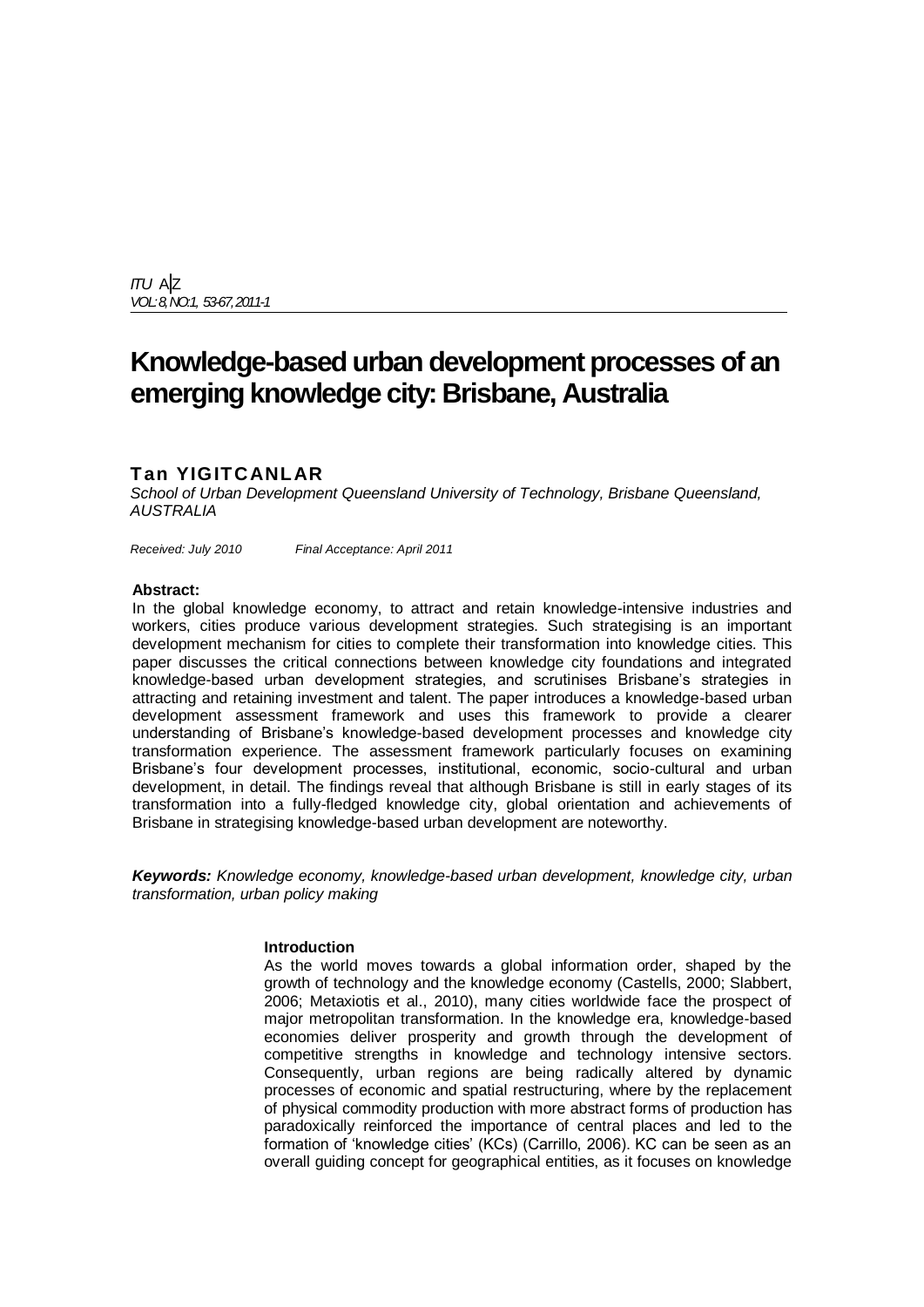creation, and includes other knowledge zones such as "knowledge precincts', 'knowledge corridors', knowledge villages', and 'knowledge regions" (Dvir and Pasher, 2004). Consequently, KCs are incubators of knowledge and culture, as they form a rich and dynamic blend of theory and practice within their boundaries, and are driven by knowledge workers through strong knowledge production (Work Foundation, 2002; Yigitcanlar et al., 2008b). Knowledge-based urban development (KBUD) therefore, is a development approach that aims to make cities compatible with the knowledge economy and achieve KC status. KBUD mechanisms are delineated at several levels: international, national, regional, and local, and offer citizens opportunities to foster knowledge creation, knowledge exchange, and innovation by providing enabling conditions for cities in global competition (Ergazakis et al., 2004). These conditions include such things as knowledge infrastructure (e.g. universities, research and development institutes); technological infrastructure (e.g. information and communication technologies); connections to the global economy (e.g. international companies and finance institutions); and concentrations of well-educated and creative people (e.g. knowledge and creative workers) (Van Winden and Berg, 2004; Carrillo, 2006).

Brisbane city and Australia as a whole are currently transitioning from a natural resource-based economy to a global knowledge economy, whereby the successful development of knowledge and technology intensive sectors will be the basis for innovative capacity, global competitiveness and growth of the region. In recent years, Brisbane has adopted a number of KC policies and urban development strategies that target knowledge-based development, and which function as important mechanisms for expanding the various knowledge economies of the city. Consequently, the question "whether introduced KBUD strategies are adequate enough to transform Brisbane into a KC" deserves a profound investigation. To address this important question, the research presented in this paper develops an analysis framework of KBUD, and examines Brisbane"s strengths and weaknesses in light of this framework. The case study scrutinizes Brisbane"s capacity to grow globally competitive and to sustain knowledge-based growth into the future, and suggests a number of areas that may warrant increased strategic focus.

## **Knowledge city formation and knowledge-based urban development processes**

As economies become increasingly knowledge-based, the nature of urban, city-development changes because activities in the knowledge sector require conditions and environments different from those required by commoditybased manufacturing activities in the production sector (Knight, 1995). An economy, environment and socio-cultural base strong in knowledge are the keys for transforming a city into a KC and recent and growing literature indicate that KBUD is a powerful strategy for the economic growth and postindustrial development required by cities to participate in the knowledge economy (Carrillo, 2006; Van Winden et al., 2007; Yigitcanlar et al., 2007). Principally, it is a strategic management approach applicable to purposeful human organizations and important for cities trying to achieve a KC status (Carrillo, 2002; Yigitcanlar, 2009). The primary goal of KBUD is a KC purposefully designed to encourage the production and circulation of abstract work, whereby KBUD can be regarded as the program to nourish the transformation of cities into KCs, and the renewal of their economies as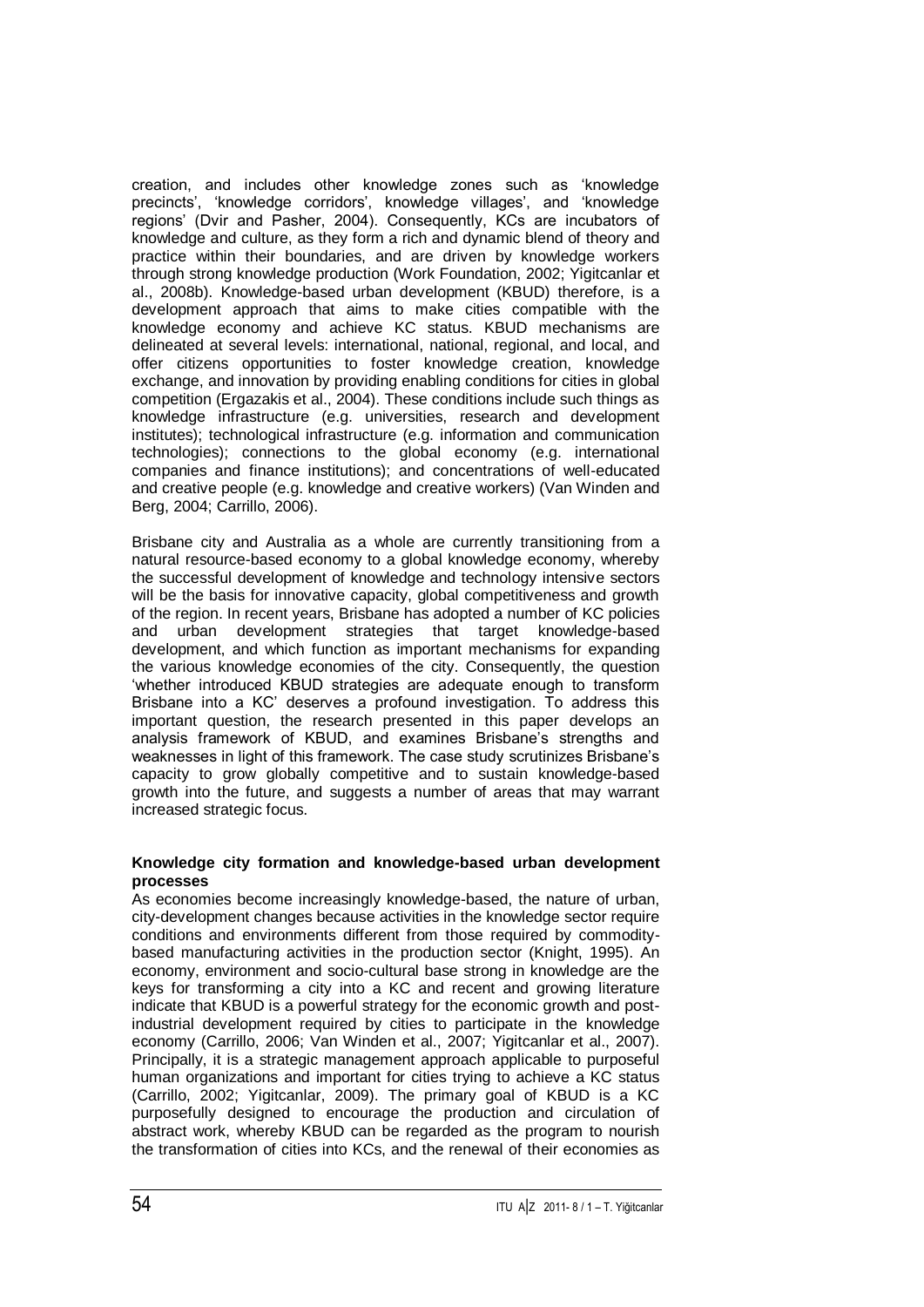knowledge economies (Cheng et al., 2004; Yigitcanlar et al., 2008c). KBUD promises a secure economy within a human setting, delivered through institutional, economic, socio-cultural, and urban development.

Institutional development is essential to orchestrate KBUD and bring together all of the key actors and sources, in order to organize and facilitate necessary knowledge-intensive activities and plan strategically for KC formation (Yigitcanlar, 2009). Economic development codifies technical knowledge for the innovation of products and services, market knowledge for understanding changes in consumer choices, financial knowledge to measure the inputs and outputs of production and development processes, and human knowledge in the form of skills and creativity, within an economic model (Lever, 2002). Socio-cultural development indicates the intention to increase the skills and knowledge of residents as a means for individual and community development (Gonzalez et. al., 2005). Urban development builds a strong spatial network relationship between urban development clusters, and in this sense, knowledge precincts play a significant role in the spatial formation and delivery of citywide KBUD strategies (Yigitcanlar et al., 2008d). Combined, institutional, economic, socio-cultural, and urban development shapes the development domains of the KBUD: institutional, economy, society, and built and natural environment. For the successful knowledge-based and sustainable development of a city, sustainability capacity and organizational capacity are central to these four development domains (Figure 1).



*Figure 1. Development domains of KBUD*

The globalization of the world has been a dialectical process; as the tyranny of distance, eroded, economic networks of production and consumption were constituted at a global scale, and simultaneously, spatial proximity remained an important factor in KBUD. In this way, organizational and institutional proximity, although mediated by technology (i.e. information and communication technologies), are dependent on personal contact and the medium of tacit knowledge. Consequently, as these remain closely associated with spatial proximity, clustering of knowledge production in cities is essential for fostering innovation and wealth creation (Baum et al., 2007).

Knowledge-based urban development processes of an emerging knowledge city: Brisbane, Australia 55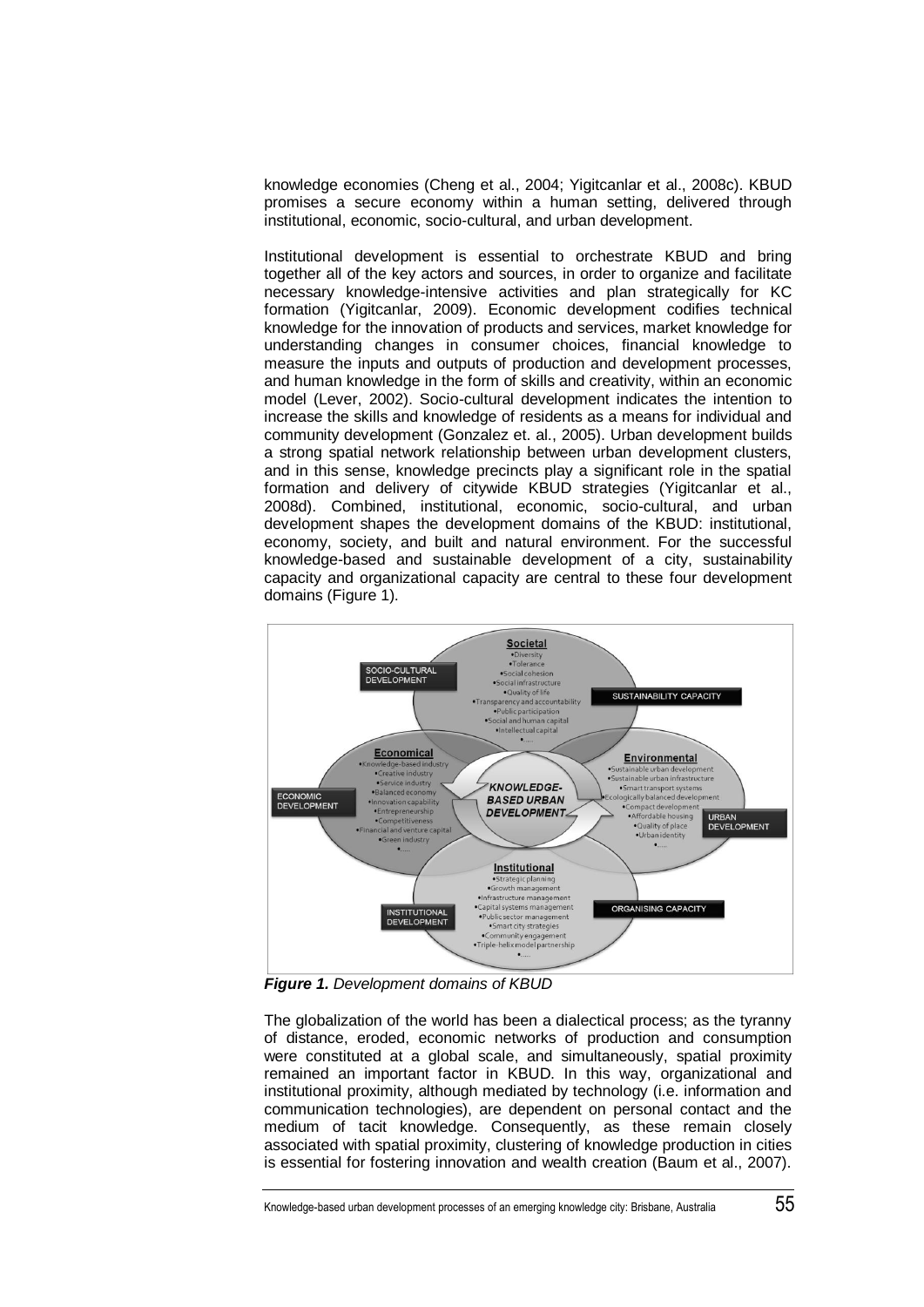Therefore, the social benefits of KBUD extend beyond aggregate economic growth. To extend the possibility of KBUD in different social environments "capital development systems" should be secured in a network of connections anchored at federal, state and local governments, community, sector, household, and individual levels (Carrillo, 2002). Creating "networking" opportunities among these groups and levels has a positive influence on the KBUD mechanisms. For instance, the environmental actions derived from community and individual levels (i.e. attitudes) influence both the state and local governments (i.e. policies). The next section of this paper scrutinizes Brisbane's transformation to KC by examining the city's strengths and weaknesses in light of the development domains identified in the analysis framework.

## **Brisbane's knowledge city transformation and knowledge-based urban development processes**

With a reasonably strong knowledge and technological development; growth in competitive industries and efficiencies in the services sector; rapid processes of adjustment to ICT"s; and the increasing implementation potential of KBUD; Australia rates above the OECD average for most of the indicators of success for knowledge-driven economies (McKeon and Lee, 2001; Yigitcanlar 2008c). Brisbane is the capital city of the state of Queensland, in which economic growth has exceeded that for Australia over most of the last decade, and Australia itself, has been acclaimed as one of the fastest growing economies in the OECD. By standard economic measures, Brisbane is an outstanding performer, driven by strong population growth and high export performance (Andrews, 2006). The city has emerging strengths in a number of dynamic new sectors that will drive the city"s capacity to sustain and advance growth into the future. Biotechnology and biosciences, aviation and aerospace and information and communications technologies (ICT) are examples of development opportunities, which have the potential to diversify Brisbane"s economy into the higher value activities required to be competitive in the global marketplace (Andrews, 2006). The following sections discuss the regions institutional, economic, socio-cultural, built and natural environment KBUD processes, and examines Brisbane"s capacity to become a KC.

## *Institutional development processes*

It is broadly agreed that there are fundamental strengths in Brisbane"s economy, which have allowed it to accommodate a rapid population growth whilst sustaining high growth in income and output per capita, in recent years. However, in the context of the knowledge era, the future economic performance of Brisbane will be dependent upon its capacity to produce and disseminate knowledge and innovation. As the geography of knowledge producers and users is an important factor in the development of urban economies, strategic planning instruments offer much guidance for the continued attraction of talent and investment, and overall success of KBUD. Van Winden et al. (2007) suggest that "organizing capacity" or the quality of governance processes across various hierarchal levels, have a significant impact on the KBUD efforts of an urban region. In Queensland, the Smart State Council and the Department of Infrastructure and Planning developed the "Smart State Strategy", to drive growth and economic development across the state and particularly in the Brisbane Metropolitan area (Rayner, 2006). Broadly, the strategy aims to increase competitive access to physical inputs, effective market processes, and advantageous business and cultural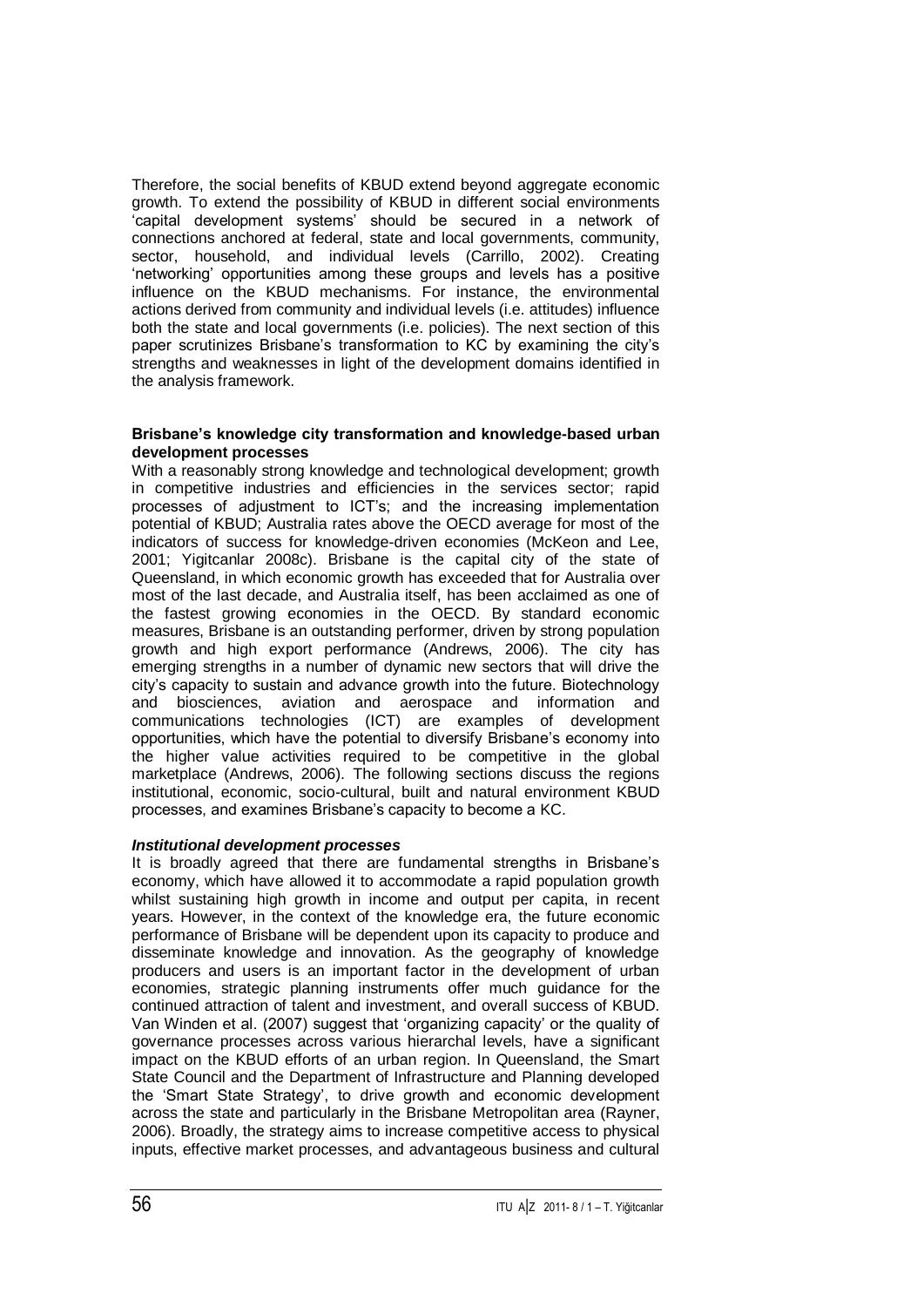environments (SEQRP, 2005; Smart State Council, 2007). Specifically the strategy endorses eight central themes: (a) Skilling the state with training and science education; (b) Using knowledge to drive economic growth; (c) Managing the knowledge economy; (d) Building scientific and research facilities; (e) Commercializing discoveries and innovations; (f) Harnessing smart science for the environment; (g) Government agencies to drive research and innovation; and (h) Strategic partnerships with private and academic sectors (Queensland Government, 2004). Overall, the political imperative of the strategy is within its capacity to transform the region from a natural-resources base to the knowledge economy, recognizing knowledge, science, technology, research, education, and innovation as key drivers of economic growth.

Although still in its infancy, the "Smart State Strategy"s" dominant KBUD focus, demonstrates a strong potential to achieve the diversification of economic activities required to sustain regional income and employment growth into the future. Purposely the strategy sanctions an alignment of strategic planning and growth management at the regional level, with local administrative practices, in an effort to advance KBUD. In accordance with the strategy, Brisbane has adopted a ten year "Smart City Strategy" (2007), which aims to transform the city into a KC. An opportunity of the "Smart City Strategy' is that it offers Brisbane a more intense urban development focused knowledge-based development perspective, than the overarching statewide strategy could provide. Explicitly the strategy develops KBUD policies that address the following activities: economic development (economic fundamentals of industry efficiency, capital infrastructure, fiscal environment, and innovation), human and social development (education and training, knowledge society skills, culturally diversification), and sustainable urban development (formation of knowledge clusters, networked infrastructures). Importantly, the operation of "Smart State" and "Smart City" initiatives from one administrative centre for each, promotes overall integration of various local and statewide initiatives, and promotes capital systems management in combination with community engagement practices. As a result, Brisbane and the Queensland region as a whole are considered to be well integrated in terms of service delivery, the infrastructure for which is underpinned by the regional telecommunications plans, and where by social integration is addressed through various egovernance initiatives. Overall, the strengths of this institutional structure are largely contributed to constructive State and Local Government collaboration, within a clear policy framework and with well-resourced staff (Odendaal, 2003).

At the metropolitan level, Brisbane's efforts in institutional development processes of KBUD are based around quadruple-helix model partnerships, for the overall integration of various local and statewide KBUD initiatives (Odendaal, 2003). Local Government incentives for knowledge sharing in the form of budget allocations for the creation of communities of practice (Brisbane City Council, 2009) facilitate the creation of formal and informal networks for knowledge sharing amongst various knowledge agents. These knowledge agents include innovative businesses, organizations, universities and research centres, with the advantages of these public–private–academic partnerships found to be in the resulting dynamic co-operations that facilitate successful KBUD. Brisbane's local administration for example, works with State Government in providing training in schools; with universities in providing training, and skill development; with the information technology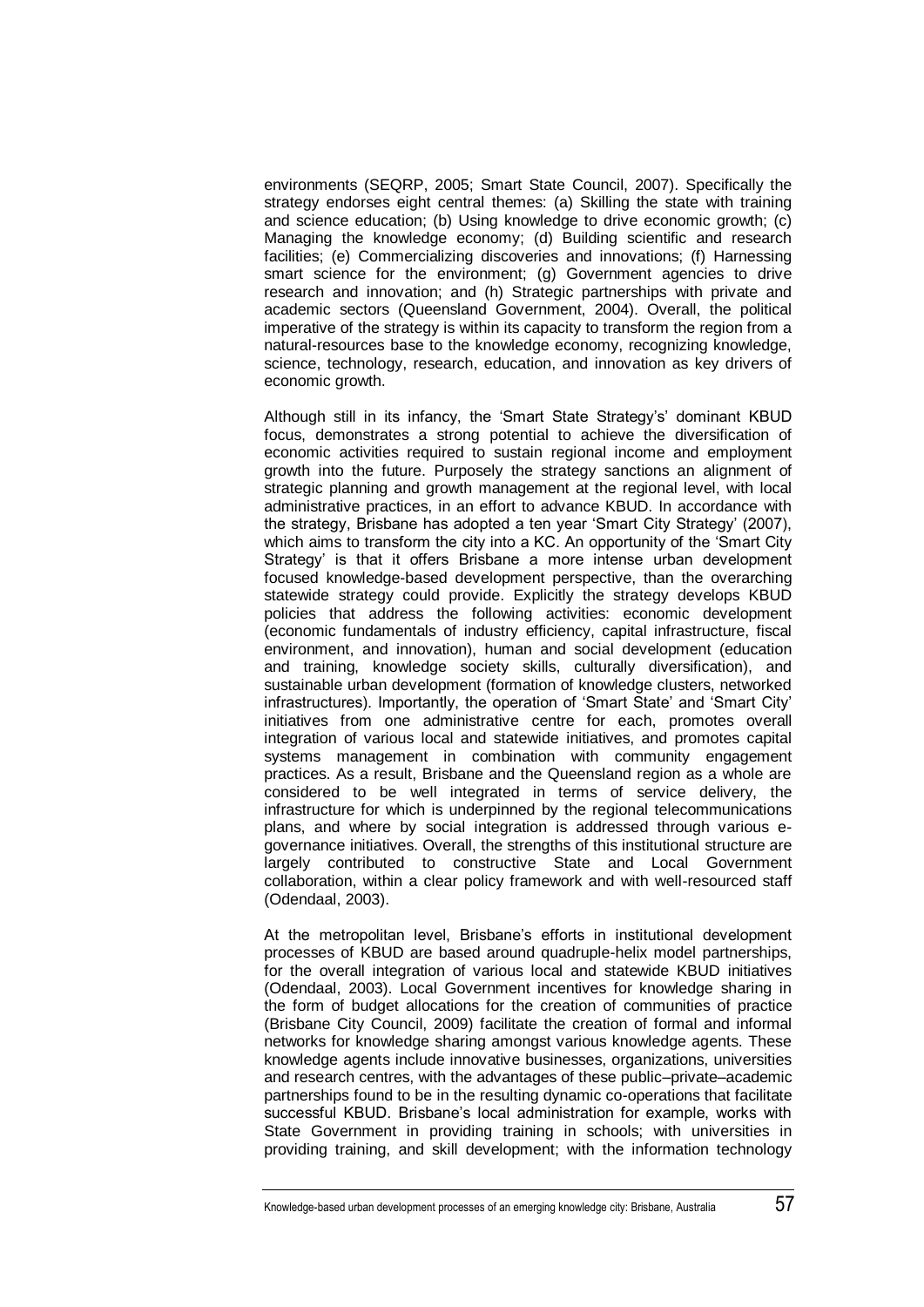businesses in providing infrastructure; and with knowledge-intensive industry providing services and employment. In addition, local government networks with other state agencies such as State Education in providing various initiatives and online training, and works with Federal and State government in the development of local e-government (Odendaal, 2003). Local egovernance initiatives in Brisbane are proving successful in achieving KBUD through the development of capital systems to obtain a positive value balance among stakeholders and involve interest groups in the decisionmaking process as active actors. In general, Brisbane"s institutional development processes for KBUD are strengthened by high-level investment in research, capital systems development, technology diffusion and the commercialization of ideas. Brisbane for example, receives the highest per capita State Government investment in R&D in Australia, and is home to a growing number of "world-class" research institutes. Furthermore, many of these institutions are based at University of Queensland (UQ), which has emerged as a leader in achieving commercial outcomes from research. However, these strengths are predominately located in the public sector with Brisbane"s business expenditure on R&D (BERD) low as compared with Australia"s other capital cities. Therefore, it suggests that the institutional linkages between the venture capital, government and business sectors; need to be reinforced and appropriately configured to support the growth of the emerging knowledge-intensive sectors.

Overall, Brisbane"s synergistic administrative environment combined with the regions strong local economy and lifestyle options, results in great potential to attract more knowledge-intensive industry and workers, which in turn further supports the KBUD of the city and the region. The development of KBUD strategies in concert with the relevant authorities is important in providing for knowledge production and the augmentation of the knowledge economy, which requires relevant governing institutions capable of orchestrating KBUD and equipped to handle the planning and the creation of the necessary spatial arrangements for the development of the knowledge economy and the concomitant KBUDs. Queensland"s "Smart State Strategy" together with Brisbane"s "Smart City Strategy", are the major statutory driving forces behind the KBUD of Brisbane, and when combined the KBUD initiatives have strong pushing power in positioning Queensland"s economy as a knowledge economy and in transforming Brisbane into a KC. Until recently however, the region was lacking in the institutional linkages that could bring the key actors and sources together to foster knowledgeintensive activities. Although, newly formed incubator and commercialisation organisations, now serve to support the establishment of networking, interactions and partnerships with other KCs, more administrative effort is required to facilitate the strategic planning of Brisbane"s KC transformation.

## *Economic development processes*

In the late 1990s, Queensland started to develop extensive innovation engines; these centred on nine universities and research agencies, the majority of which are located in metropolitan Brisbane and the South-East Queensland region. The development was focused on emerging capabilities in niche knowledge-intensive areas such as biotechnology and biosciences, information and communications technologies (ICT), and eco-tourism, as well as continuing the region's competitiveness in food and agribusiness, aviation and aerospace, mining, marine, and environmental technology industries. However, and until the formation of the "Smart State" council, there was a lack of coordination of development and insufficient recognition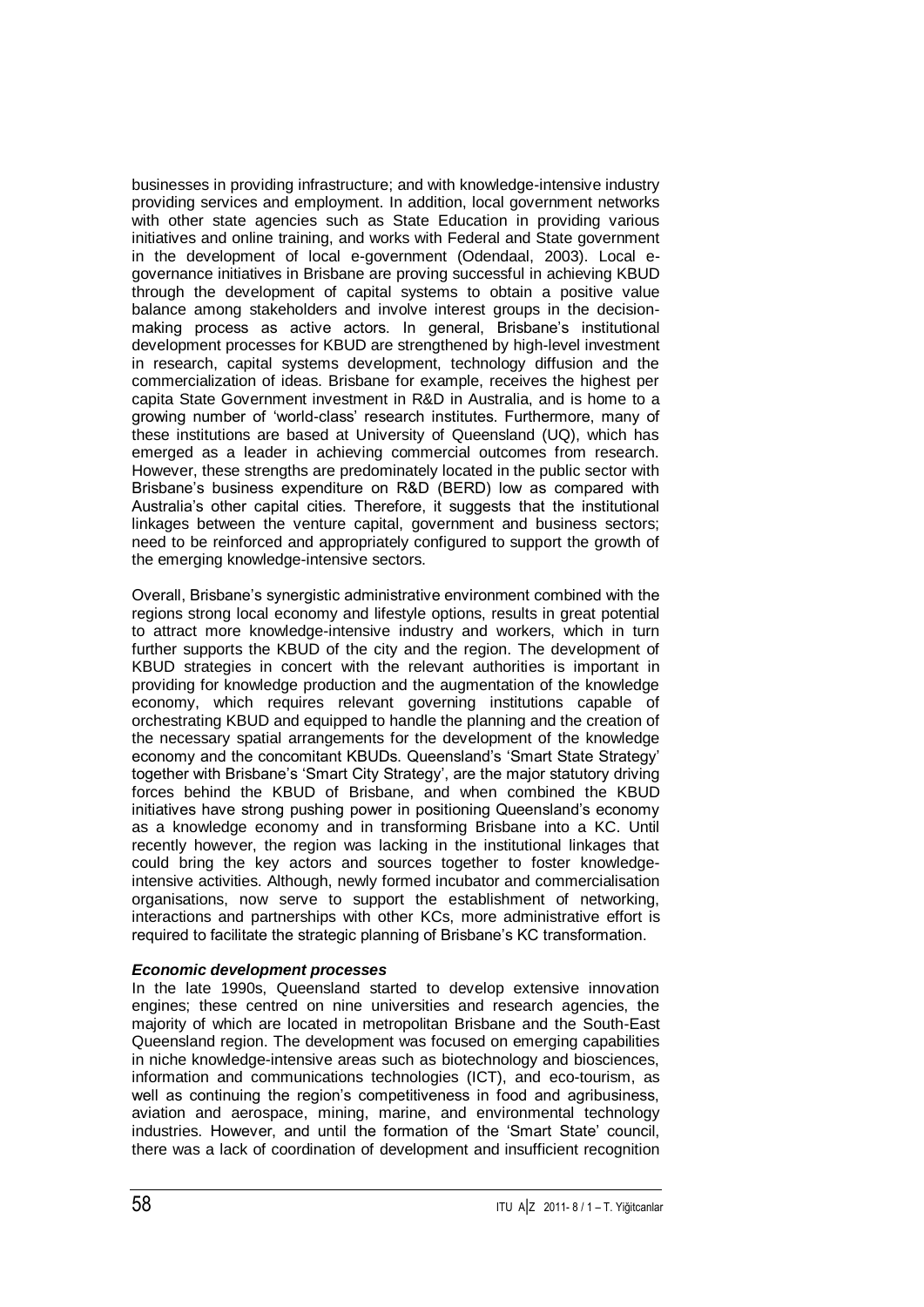of these sectors" potential to generate wealth for the region. Moreover, there was insufficient public leadership and investment to boost the necessary knowledge infrastructure required for the transformation of the region"s economy, to the knowledge economy. Until the release of the "Smart State Strategy' together with the 'Smart City Strategy', Brisbane lacked the necessary strategic platform from which to mobilize knowledge processes and convert ideas to tangible results. Therefore, another positive feature of these strategies is seen to be in their emphasis on building the "brand" by expanding on the strengths, successes, and global recognition of Queensland. Specifically, these strategies emphasize Smart sector strategies to grow skills and innovation projects in priority industry sectors, and Smart ICT to grow the region"s ICT industry and exports (Queensland Government, 2005). Although, aimed at incremental as opposed to radical innovation development, these initiatives have the potential to increase technology adoption and diffusion, so that the region can maintain its competitiveness and lift productivity growth over the long term.

As KBUD requires an economic model to requiate the advancement of technical, market, financial and human knowledge required for KC formation, Brisbane"s "Smart City Strategy" focuses on creating high value-added products using research, technology, and brainpower. In a KC, private and the public sectors value knowledge, spend money on supporting its discovery and dissemination, and ultimately, harness it to create goods and services (Carrillo, 2006). Therefore, strong financial support is fundamental for successful KBUD in Brisbane, and financial support is required for research, innovative business and entrepreneurship. From various government resources, Brisbane city administration has created a number of programmes for the promotion of new ideas. As a result, Brisbane has experienced higher out performance and increasing rates of labour force employed in knowledge intensive sectors, and accordingly they comprise a growing share of the city's annual turnover (Brisbane City Council, 2009). In addition, increased funding has facilitated the growth in the numbers of research centres and institutes, and companies with a R&D component, operating in Brisbane. Overall, it is expected that this feature of KBUD will contribute to an immediate increase in the quality and degree of knowledge diffusion through research results, and over the long term contribute to an increase in hi-tech and knowledge intensive exports.

Within Brisbane, the active involvement of the private sector in the organization of knowledge production is essential to its transformation to KC. A positive business climate is the breeding ground for the development of entrepreneurial spirit and competitiveness. Furthermore, the positive promotion of knowledge entrepreneurship is a vital aspect of successful KBUD strategies. Brisbane"s "Smart City Strategy" is improving the local administrative together with the business environment to create an exemplary entrepreneurial climate and an open, flexible interface between government and business. For example, Brisbane"s "Green Heart" program administered through Council"s website, provides a high quality of information and knowledge, in addition to a number of actions and measures to support environmental sustainability, and offers financial and venture capital for investments in Green Industry sectors. Embedded within the strategy, Brisbane's KBUD initiatives affirm the city's commitment towards achieving flexibility through facilitating responsiveness to changing needs and demands, while providing the basic capital infrastructure and sound fiscal environment that enables future needs and demands to be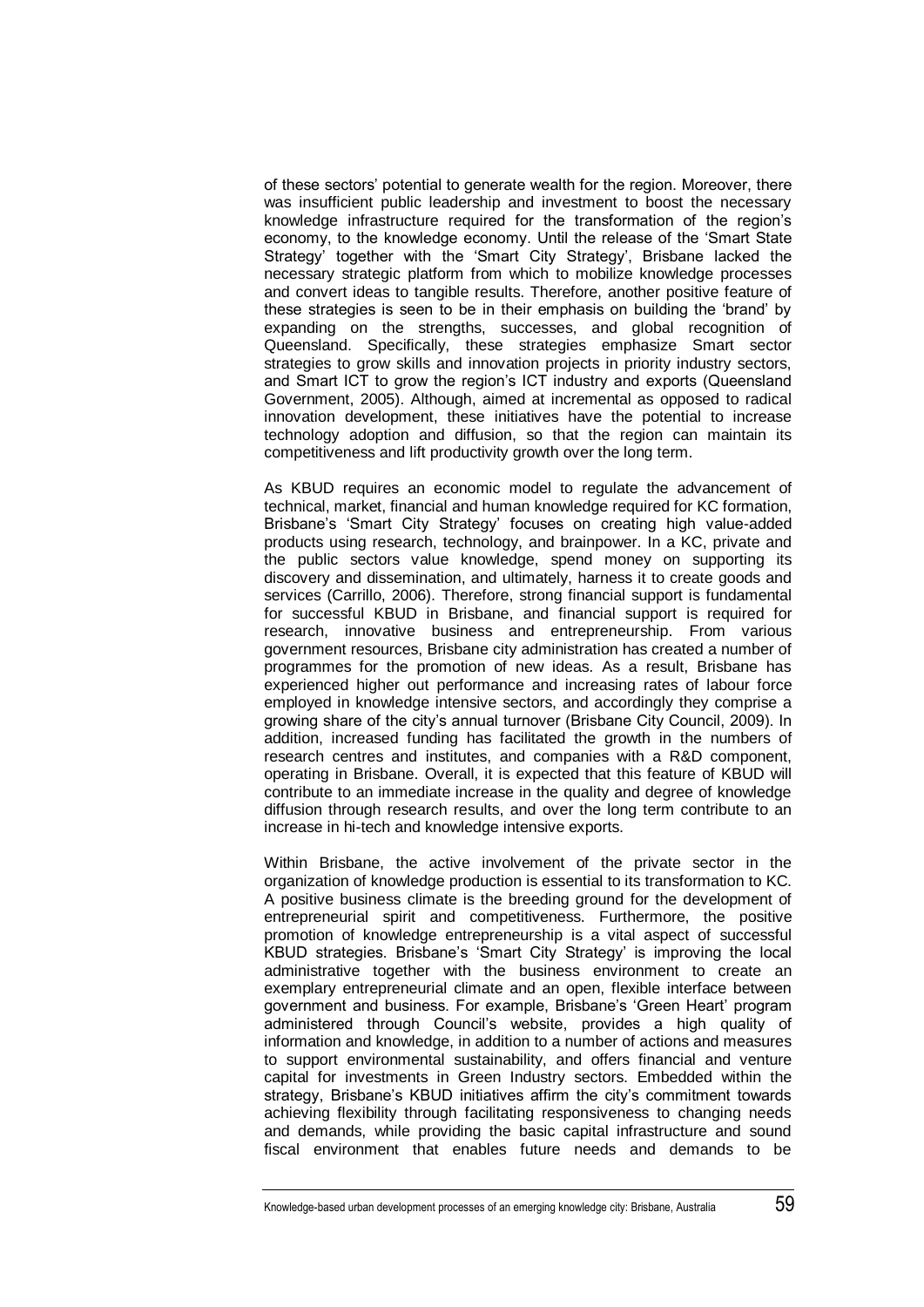accommodated. Nevertheless, in its current state, Brisbane does not have the proliferation of multinational regional headquarters in the city, which would translate into knowledge-based employment growth (Searle and Pritchard, 2008), and therefore further significant investment in its business environment is required if it is to become a globally vibrant city.

## *Socio-cultural development processes*

Brisbane's 'Smart City Strategy' refers to the terms 'knowledge' and "creativity" as vital sources for attracting investment and talent, and retaining high-level intellectual human capital, which drive the economic vitality of the city. It is understood that socio-cultural development processes in Brisbane are essential to incubate creativity to ensure economic growth, urban development, and socio-cultural and psychological wellbeing of its residents. Cultural resources are embodied in people"s creativity, and Landry (2000) highlights that KCs aim to create the conditions for people to think, plan, and act creatively. Within the context of Brisbane, this means providing an enabling environment that facilitates exchange of ideas, and the possibility to turn these ideas into products, services, and innovative solutions to urban problems. Before the introduction of the strategy, Brisbane was already working towards the same direction, and had a creativity strategy, Creative City: Brisbane City Council"s Cultural Strategy 2003-2008, as part of the statutory plan and strategic vision for the city. The former strategy recognized not only the importance of creativity and creative industries, but also urban development and renewal, ecological balance and sustainability, and social and cultural capital development. The strategy aimed at transforming Brisbane to a "city of ideas" with the venues and audiences to attract world-class festivals and events, and also to be a city of excitement where energy, life and vitality create a sense of cultural confidence (Brisbane City, 2003). Combined with the initiatives of the current strategy, Brisbane is well positioned to promote interest in history, culture and the arts and attract the high-level human capital required within a KC.

Additional KC foundations include quality of life and place, urban diversity and tolerance, accessibility and connectivity, and social equity. Quality of life and place within Brisbane"s "Smart City Strategy" are expressed not only by the level of public service (e.g. health, education) but also by the conservation and development of the cultural, aesthetic and ecological values that give Brisbane its character to attract knowledge workers. Within Brisbane, urban diversity and tolerance is expressed in a cosmopolite atmosphere, wherein open channels for communication and knowledge exchange are reinforced by increasing participation in the public affairs by all social groups. In recent years, high levels of international growth have contributed to the enhancement of the multi-ethnic character of Brisbane and thus linked to a citywide improvement in immigrants and minorities" living conditions. Therefore, another strong feature of the strategy is that accessibility and connectivity link to social cohesion. The strategy emphasises seamless links to other knowledge centres by the networks of good international and regional transport and information technology infrastructure. Overall, the strategy serves to provide Brisbane with the necessary conditions required to expand public and citizenry access to information, education and training.

Notwithstanding, Brisbane"s declining "housing affordability" has been a significant barrier to the development of KBUD strategies in recent years (Yates et al., 2005). Social equity is a key dimension of sustainable urban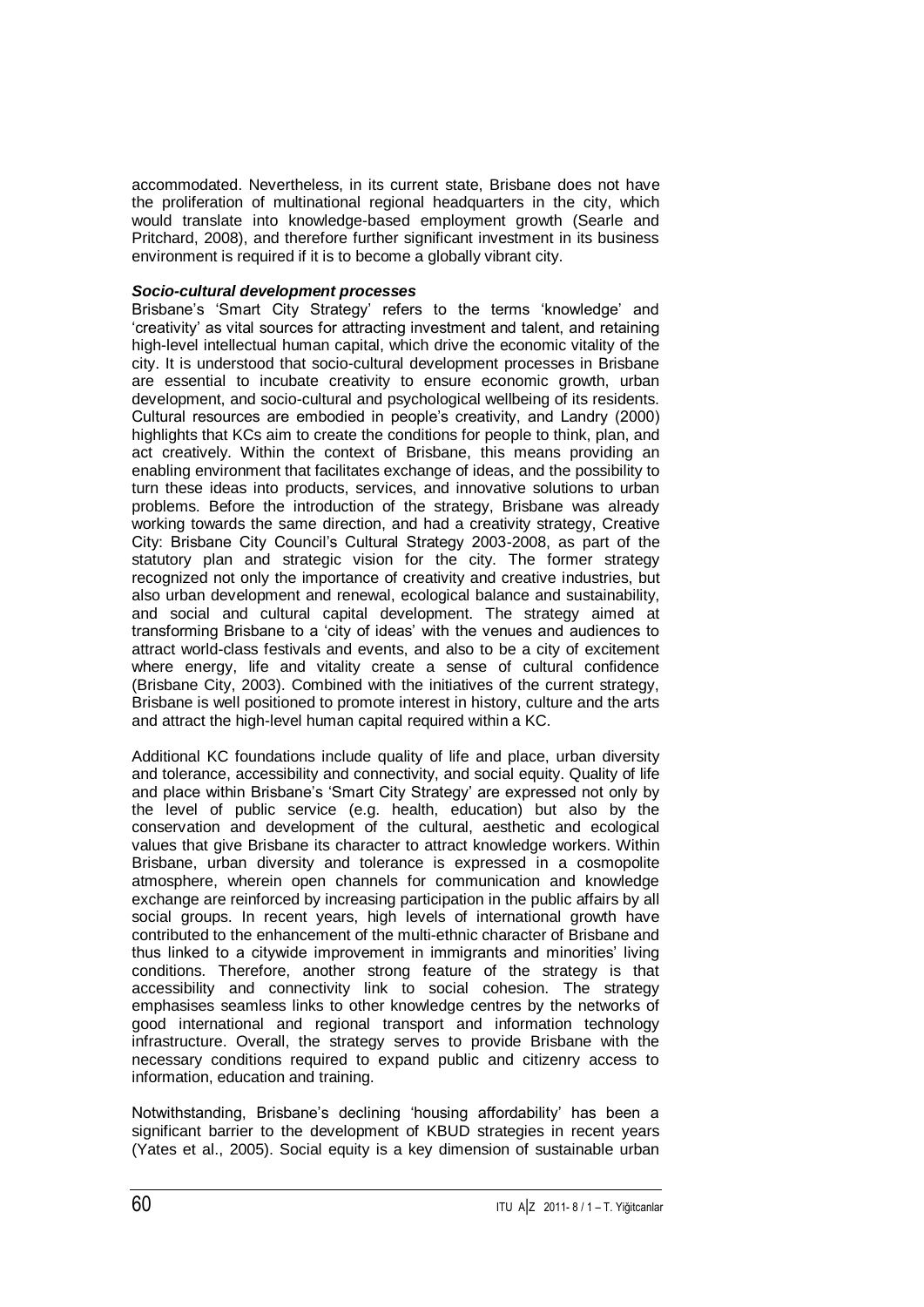economic growth, as social tensions such as social exclusion discourage both knowledge workers and investment. Consequently, the "Smart City Strategy" attempts to ensure that Brisbane maintains a wide range of dwelling types and sizes, which avoids gentrification, or causing exclusion of families, people on lower incomes, and people who might otherwise be marginalized. In this context, new generation urban scale knowledge precinct projects developed in Brisbane purposefully target to integrate different types of knowledge clusters, particularly the creative ones, with mixed-use living environments. However, the actual affordability of these new developments is widely regarded questionable, and this could therefore present a potential threat to Brisbane"s transformation to KC. Consequently, Brisbane"s optimism appears to be riding on the creative environment, which has the potential to rebrand the city as an inspiring place, one with a thriving cultural life, high quality leisure and amenities, and an international orientation with strong social and cultural diversity (Van den Berg et al., 2004). In this regard, Brisbane"s drive to urban diversity and tolerance will require greater focus on creating places diverse in character and scale, which are accessible and attractive to people from all cultural and socioeconomic backgrounds.

#### *Urban development processes*

Sustainability and smart use of natural resources is an integral part of Queensland"s "Smart State Strategy" and includes the following major initiatives: developing a sustainable natural resource development strategy; establishing an international water centre; and innovative research to control environmental hazards (Queensland Government, 2005). Most of the "Smart State" initiatives target sustainable urban development that is important to both traditional and knowledge-intensive industries (State Development and Innovation, 2004) and that strengthens the global positioning of these enterprises through interrelated knowledge precinct and clusters. In an effort to support climate change adaptation for example, the "Smart State Innovation Fund" has endorsed many projects in addition to established "The Climate Change Centre of Excellence". The centre launches Queensland"s credentials as a national leader in driving climate change science and policy (Queensland Government, 2007). Unsurprisingly, environmental sustainability emerges as one of the key concepts in Brisbane's 'Smart City Strategy'. This concept employs precinct-wide initiatives for energy, water and waste efficiency, setting clear targets and monitoring performance, as well as regulating ecological sustainable development standards.

The idea of 'compactness' for future urban growth is a conceptual strength of the "Smart City Strategy" as it supports a more sustainable treatment of natural assets. The strategy optimizes the use of available re-developable land, facilitating a density of living and working environments that capitalizes upon existing city centre infrastructure, offers choices of living affordability, and provides adequate open space and leisure environments. In Brisbane, urban and regional planning instruments have been used as an effective tool in planning the KBUD of the city and the metropolitan region. Brisbane"s "Metropolitan Regional Plan 2026" for example supports KBUD, through economic development initiatives that are underpinned by the "Smart State Strategy". The plan adopts a KBUD strategy that "identifies investment in research, development, technology diffusion and commercialization of ideas. It also includes investments in knowledge, skills, diversity, creativity and connectivity as the key mechanisms to achieve increased productivity and a better quality of life" (SEQRP, 2005: 82). Furthermore, the plan sets the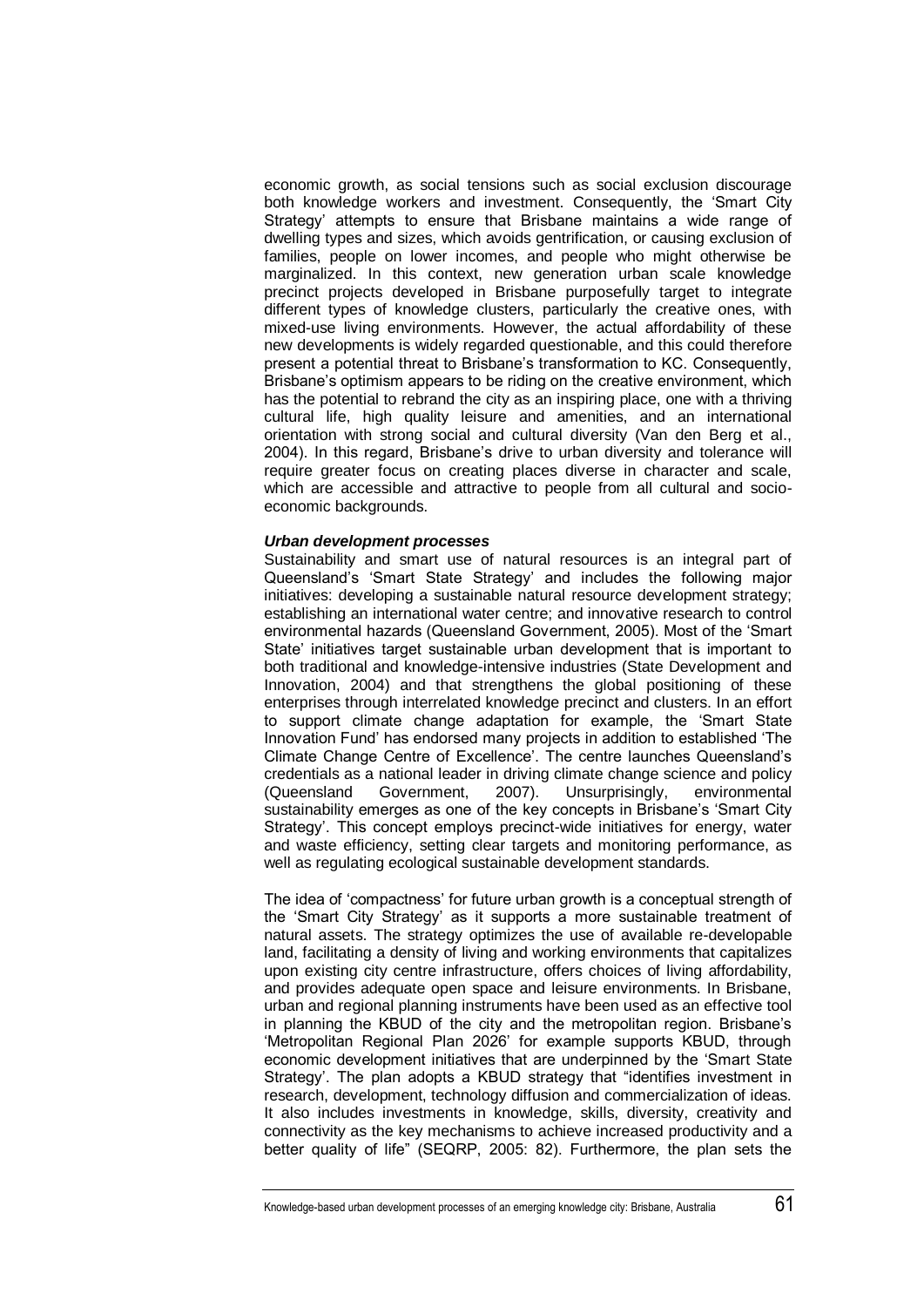strategic direction for the future development of the Brisbane, by emphasising key KBUD projects and necessity of attracting knowledge workers as residents by providing quality of place through urban renewal schemes (Brisbane City, 2006). Combined with the "Smart City Strategy", Brisbane's 'Metropolitan Regional Plan 2026' delivers a number of policies and guidelines, which have the potential to move Brisbane towards a KC.

As previously discussed, strengthening the knowledge base of Brisbane requires strong knowledge clustering (e.g. universities, R&D institutions, knowledge precincts), which is particularly important in the promotion of the spill-over effects found to be vital for long-term economic prosperity (Lever, 2002). The spatial nucleus of Brisbane"s "Smart City Strategy" is "knowledge precincts" which have the potential to play a significant role in knowledge production. Brisbane's 'knowledge precincts' indicate the clustering of R&D activities, high-tech manufacturing of knowledge-intensive industrial and business sectors linked by mixed-use environments. A feature of globally competitive knowledge economies is that governments, universities, and industry work together to create knowledge precincts where generation, transfer, application, and transmission of knowledge can occur (Dvir and Pasher, 2004). In this context, Brisbane's 'Smart City Strategy' advocates knowledge precinct development in and around Brisbane, for biotechnology and biosciences, aviation and aerospace, and ICT in particular. These comprise the examples of Brisbane"s strong knowledge-precinct development opportunities, which have the potential to make Brisbane a global player, especially in the Asia-Pacific region (Andrews, 2006).

Brisbane"s "Smart City Strategy" strengthens the KBUD of Brisbane"s inner core particularly by developing and integrating four super knowledge precincts. These super precincts, Woolloongabba, Bowen Hills, South Brisbane, and City West precincts, possess a remarkable range of creative, commercial, cultural, educational and research facilities to generate a strong knowledge economy for the city (Smart State Council, 2007). The KBUD of Brisbane's inner suburbs includes globally linked knowledge precincts such as Herston known for its medical research, and Kelvin Grove known for its creative industries and health. An ICT sector is developing near the CBD and adjoining neighbourhoods, with federal government representation in the iLab incubator and Information Industries Board. Substantial activity is also located around the University of Queensland with a range of research facilities, including the Institute for Molecular Bioscience and a natural resources and environmental cluster nearby. These super precincts will facilitate a new conceptualization of the inner city lifestyle for Brisbane in its journey to become a globally recognized KC. It is planned that these will bring together major commercial and residential growth, and research and knowledge development, with strong educational connections to the region"s major universities. When fully developed, these precincts will comprise transit-oriented development, cultural and recreational facilities, creative industries and knowledge precincts. They will also accommodate all ingredients of a self-contained city-centre, linked to existing major health, recreational and lifestyle precincts in proximity.

The latest trend in Brisbane's orientation towards a global KC is the development of airport knowledge precincts around Brisbane International Airport. Brisbane, like other Australian hub airports, provides significant numbers of jobs, contribute substantially to Gross State Product, and are willing to attract and accommodate knowledge-intensive business and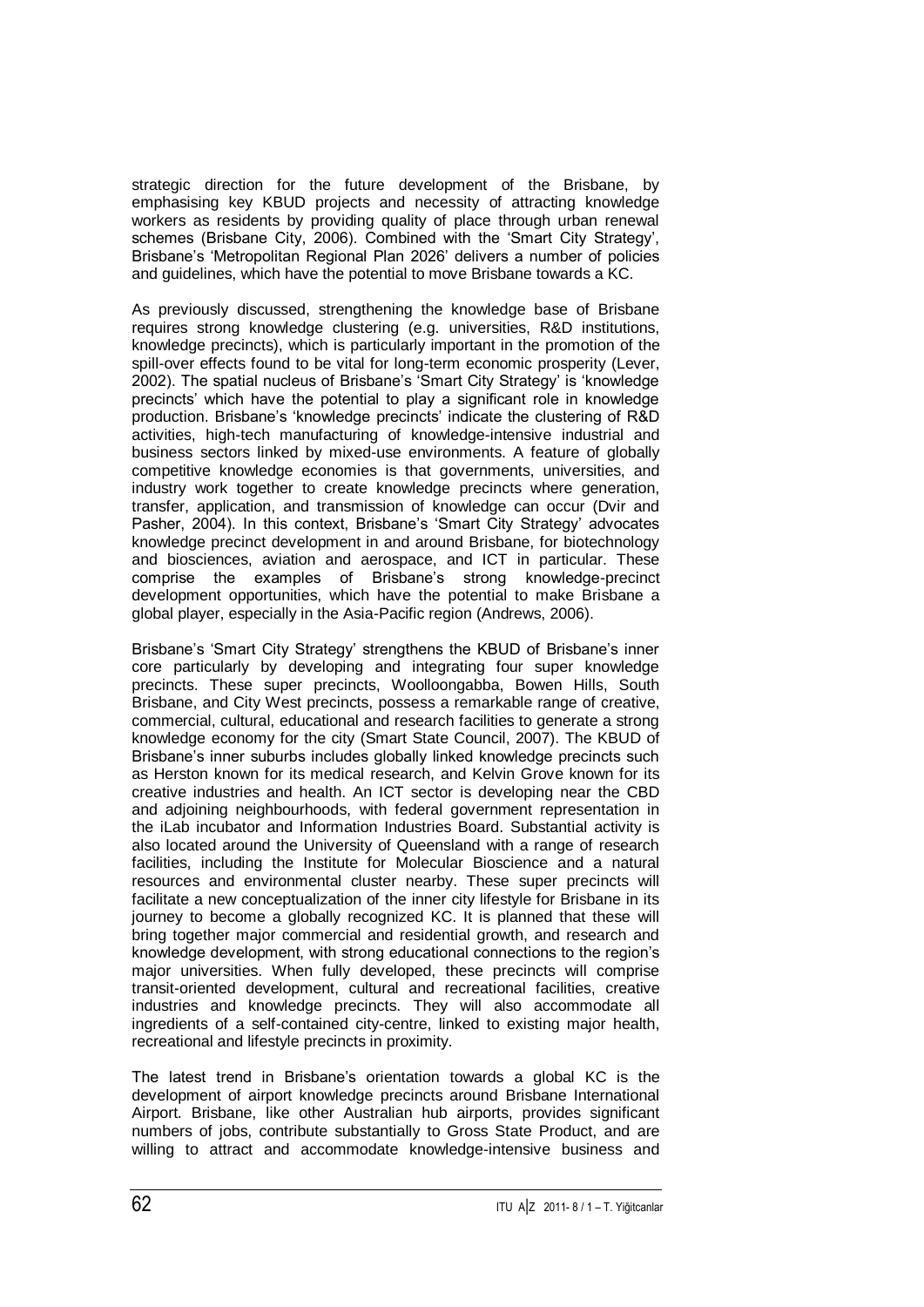industries. Like many major hub airport cities worldwide (i.e. Singapore"s free-trade zones, Seoul Incheon"s techno parks, Kuala Lumpur"s high-tech corridor) Brisbane airport have already diversified its property portfolio with a variety of land use activities such as Brisbane"s knowledge industry precincts. These airport precincts are among the hotspots of KBUD, and home to aviation and aerospace industries. These knowledge industry precincts are important as Brisbane aims to attract and incubate knowledge and creative industries, as they are becoming an important contributor of the global knowledge economy.

Elsewhere in the Brisbane metropolitan region, there are emerging clusters and specialist centres of research and development at key sites for: minerals and energy; pathology and bio-security; and resource industries. The ongoing development of University of Queensland campuses at regional campuses, Ipswich and Gatton will be a key factor in diversifying that area"s economic activity, as well as increasing access to education and training in the Western Corridor. Urban redevelopment areas, particularly knowledge precincts such as Boggo Road at Dutton Park, provide the opportunity for mixed-use development, incorporating high value-added research, development and service industries and linkages to university research facilities. Kelvin Grove Urban Village adjunct to Queensland University of Technology campus at Kelvin Grove provides a new model for "community knowledge precinct" development by bringing creative and knowledgeintensive industry and businesses together with a vibrant lifestyle and living opportunity. Plans for redevelopment of Queensland University of Technology"s Carseldine Campus as a new knowledge precinct is another indicator of Brisbane"s ambition in KBUD. Such developments and clustering effects have the potential to magnet other knowledge-intensive industries to Brisbane. Importantly new firms can be located either in close proximity or more distant to each other, and therefore Brisbane"s KC transformation will in part be dependent on the government's ability to provide the easy transport accessibility, high-speed broadband, and other information and communication technologies required for the success of knowledgeintensive sectors.

## **Conclusion**

This paper discusses the critical connections between KC foundations and integrated KBUD mechanisms in various levels. This research introduces a KBUD analysis framework that brings essential KC and KBUD concepts and practical assessment mechanisms together. This analysis revealed that the global orientation of Brisbane within the frame of regional and metropolitan level KBUD strategies is performing well, although there are a number of areas that may warrant increased strategic focus. In the context of the knowledge era, the future economic performance of Brisbane will be dependent upon its capacity to produce and disseminate knowledge and innovation. Brisbane"s has emerging strengths in a number of dynamic new sectors that will drive the city's capacity to sustain and advance growth into the future. Brisbane"s Biotechnology and biosciences, aviation and aerospace and information and communications technologies (ICT) are examples of development opportunities, which have the potential to diversify Brisbane"s economy into the higher value activities required to be competitive in the global marketplace. Although, aimed at incremental as opposed to radical innovation development, these initiatives have the potential to increase technology adoption and diffusion, so that the region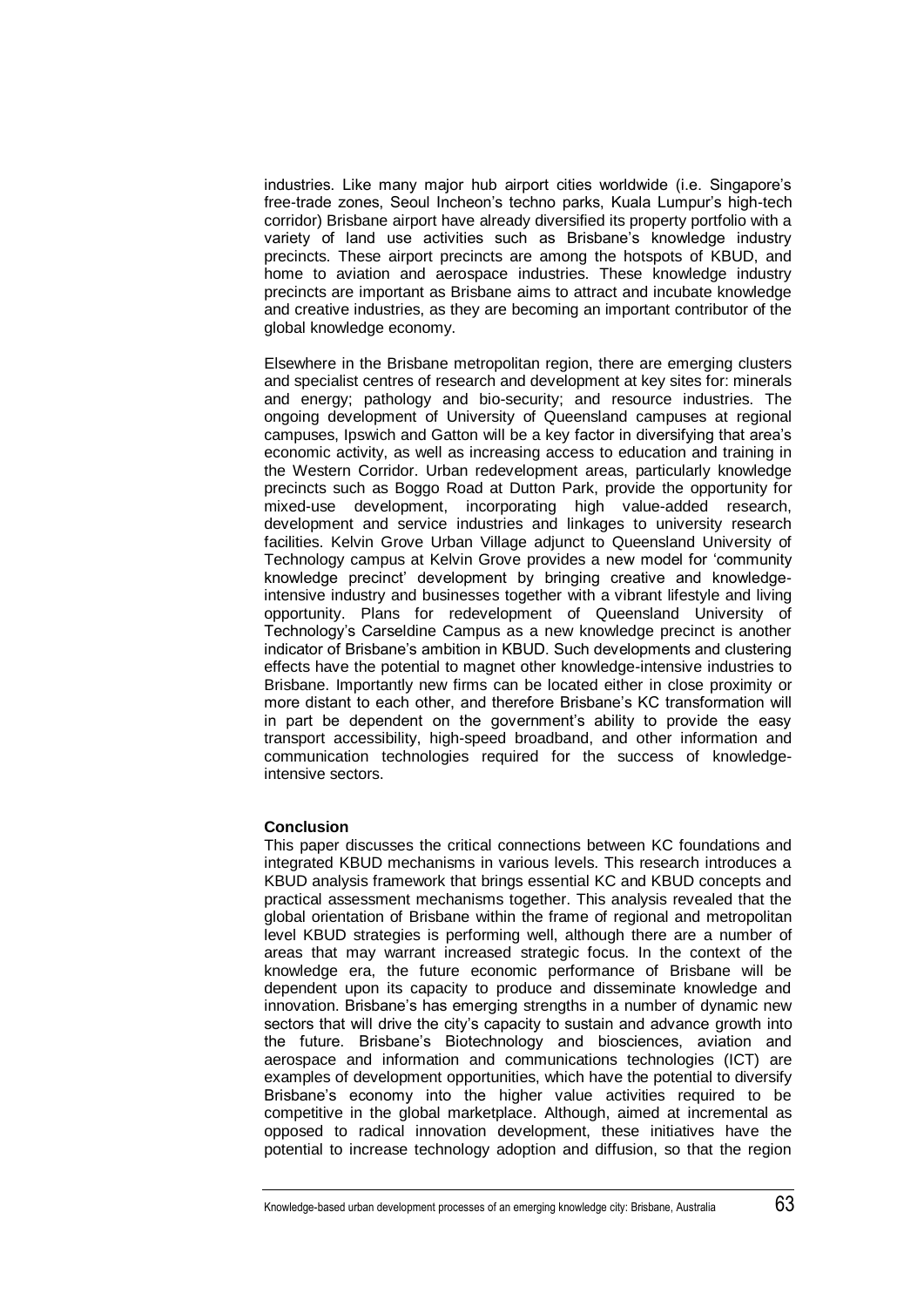can maintain its competitiveness and lift productivity growth over the long term.

Overall, Brisbane"s synergistic administrative environment combined with the regions strong local economy and lifestyle options, results in great potential to attract more knowledge-intensive industry and workers, which in turn further supports the KBUD of the city and the region. Until recently however, the region was lacking in the institutional linkages that could bring the key actors and sources together to foster knowledge-intensive activities. However, these strengths are predominately located in the public sector, and therefore it is suggested that the institutional linkages between the venture capital, government and business sectors; need to be reinforced and appropriately configured to support the growth of the emerging knowledgeintensive sectors. Within Brisbane, the active involvement of the private sector in the organization of knowledge production is essential to its transformation to KC and consequently Brisbane must acquire the proliferation of multinational regional headquarters in the city, which would translate into knowledge-based employment growth.

Although, newly formed incubator and commercialisation organisations, now serve to support the establishment of networking, interactions and partnerships with other KCs, more administrative effort is required to facilitate the strategic planning of Brisbane"s KC transformation. Significant investment in Brisbane"s business environment is also required if it is to become a globally vibrant city. Overall it is anticipated that the political imperative of the "Smart City Strategy" will provide Brisbane with the necessary funding resources required to contribute to an immediate increase in the quality and degree of knowledge diffusion through research results, and over the long term contribute to an increase in hi-tech and knowledge intensive exports.

Furthermore, it is suggested that Brisbane's drive to urban diversity and tolerance requires greater focus on creating places diverse in character and scale, which are accessible and attractive to people from all cultural and socio-economic backgrounds. Notwithstanding, Brisbane's 'Smart City Strategy' is seen to be reinforcing the KBUD of Brisbane's inner core, by providing strong knowledge-precinct development opportunities, which have the potential to make Brisbane a global player, especially in the Asia-Pacific region. These knowledge industry precincts are important as Brisbane aims to attract and incubate knowledge and creative industries, as they are becoming an important contributor of the global knowledge economy.

In consideration of these findings, it is recommended that Brisbane develop a monitoring system as a feedback and reporting tool to measure the success and failure of specific KBUD policies accurately, and which is integrated to global knowledge networks. In this regard, benchmarking with other global KC initiatives is essential. Along with Brisbane"s opportunities and constraints, KBUD benchmarks and comparative analyses should take into account of specific developmental conditions of the city. Brisbane"s capital systems and value structure, including all significant forms of social value, nourishes local KBUD strategies. The evaluation of Brisbane"s KBUD approach based on the perception of global KCs is not a simple task, as success in other regions may not be easily replicable. Therefore, effective KBUD policies of Brisbane need to be resilient enough to capture the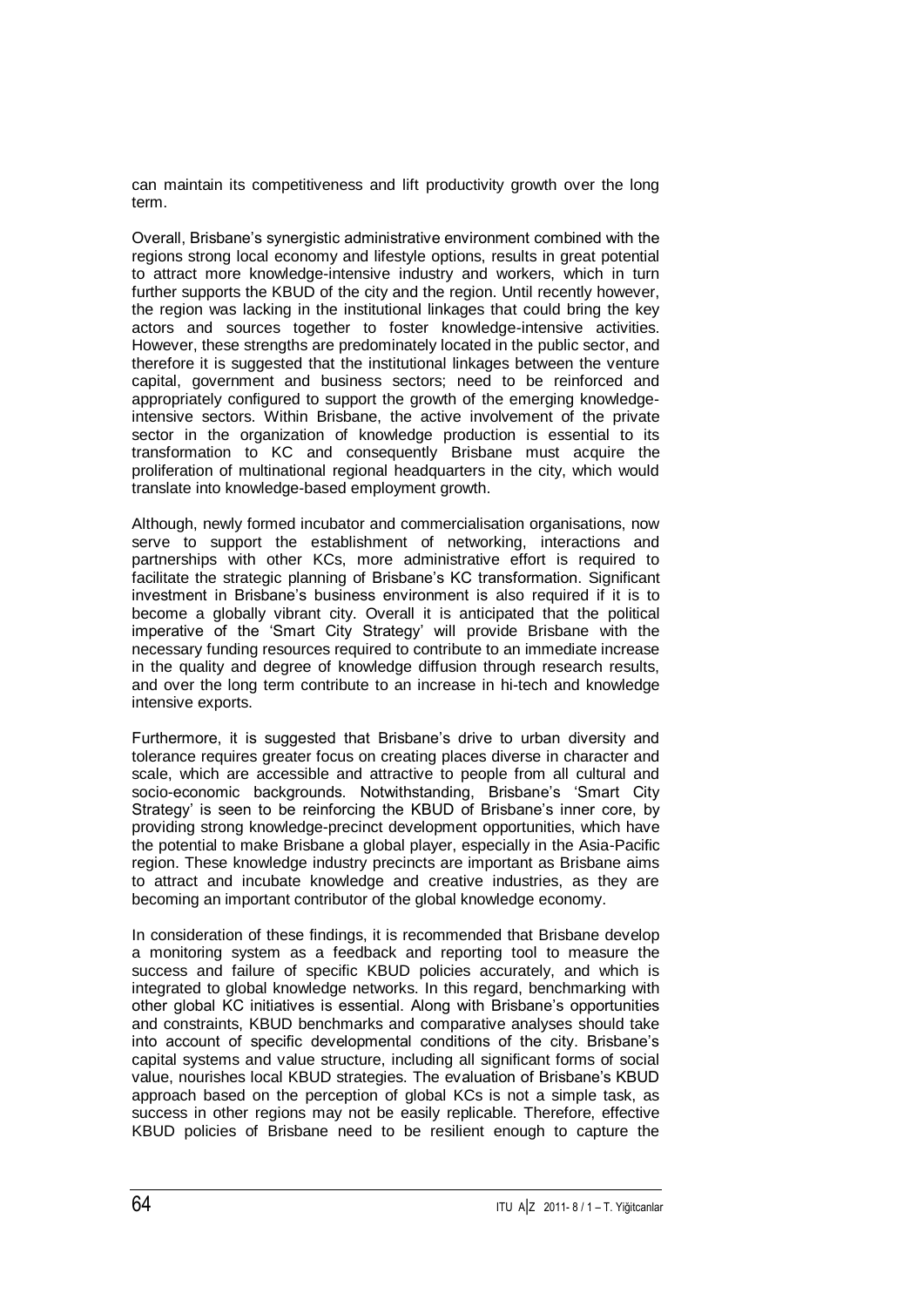advantages of national and state level industrial, intellectual, socioeconomic, and urbanization characters.

Another important point is the vital need for a participatory process: the more endogenous and participatory the KBUD strategy is, the more successful the outcomes are. In such a process, the specifics of the demand side should be taken into account. The process should not be prescriptive, and should be adapted to meet the requirements of the individuals, and social and business communities. Although "Smart State" and "Smart City" strategies refer most of these qualities, and so far, there are some significant outcomes of the KBUD (i.e. economic prosperity, job creation, human development, and moving towards social and environmental sustainability), data limitations, make it impossible to accurately comment on how successful Brisbane"s KBUD strategies are. Therefore, further in-depth research focusing on knowledge precinct development, knowledge-intensive industry sectors, and firm based analyses are necessary to find out whether introduced KBUD strategies are adequate to transform Brisbane into a KC.

Beyond the case of Brisbane, in general, KCs are complex entities, and attempts to transform cities into KC would likely result in failure unless they are guided by sound strategic visions. These strategic visions should incorporate KBUD policies for attracting and retaining knowledge workers and industries and empowering citizens as knowledge creators and innovators. Planning for KBUD of cities requires a broad intellectual team with expertise in urban development, urban studies, planning and management, socio-economic development, models of intellectual capital, knowledge management, and so on. Planning for KBUD also requires understanding the diverse spatial forms of KCs where a large number of knowledge clusters and precincts are particularly important in the promotion of the spillover effects found to be vital for long-term economic prosperity.

## **References**

- Andrews, P. (2006). **The smart regions report: characteristics of globally successful regions and implications for Queensland**. Smart State Council, Apr 2006, Brisbane.
- B–Hert. (2004). **The knowledge-based economy**. Paper No. 7. Melbourne: Business and Higher Education Round Table.
- Baum, S., Yigitcanlar, T., Horton, S., Velibeyoglu, K. and Gleeson, B. (2007). **The role of community and lifestyle in the making of a knowledge city**. Griffith University, Brisbane.
- Brisbane City. (2003). **Creative City: Brisbane City Council's Cultural Strategy 2003-2008**. Brisbane: City Council.
- Brisbane City. (2006). **Brisbane City Centre Master Plan 2006-2026**. Brisbane: City Council.
- Brisbane City. (2009). **Council Budget 2009-2010**. Brisbane: City Council.
- Burton–Jones, A. (1999). **Knowledge capitalism: business, work, and learning in the new economy**. Oxford: Oxford University Press.
- Carrillo, F. (2002). Capital Systems: Implications for a global knowledge agenda. **Journal of Knowledge Management**, Vol. 6, No. 4, 379- 399.
- Carrillo, F. (2006). The century of knowledge cities. In Carrillo (Ed.), **Knowledge cities: Approaches, experiences, and perspectives**. New York: Butterworth–Heinemann.

Knowledge-based urban development processes of an emerging knowledge city: Brisbane, Australia 65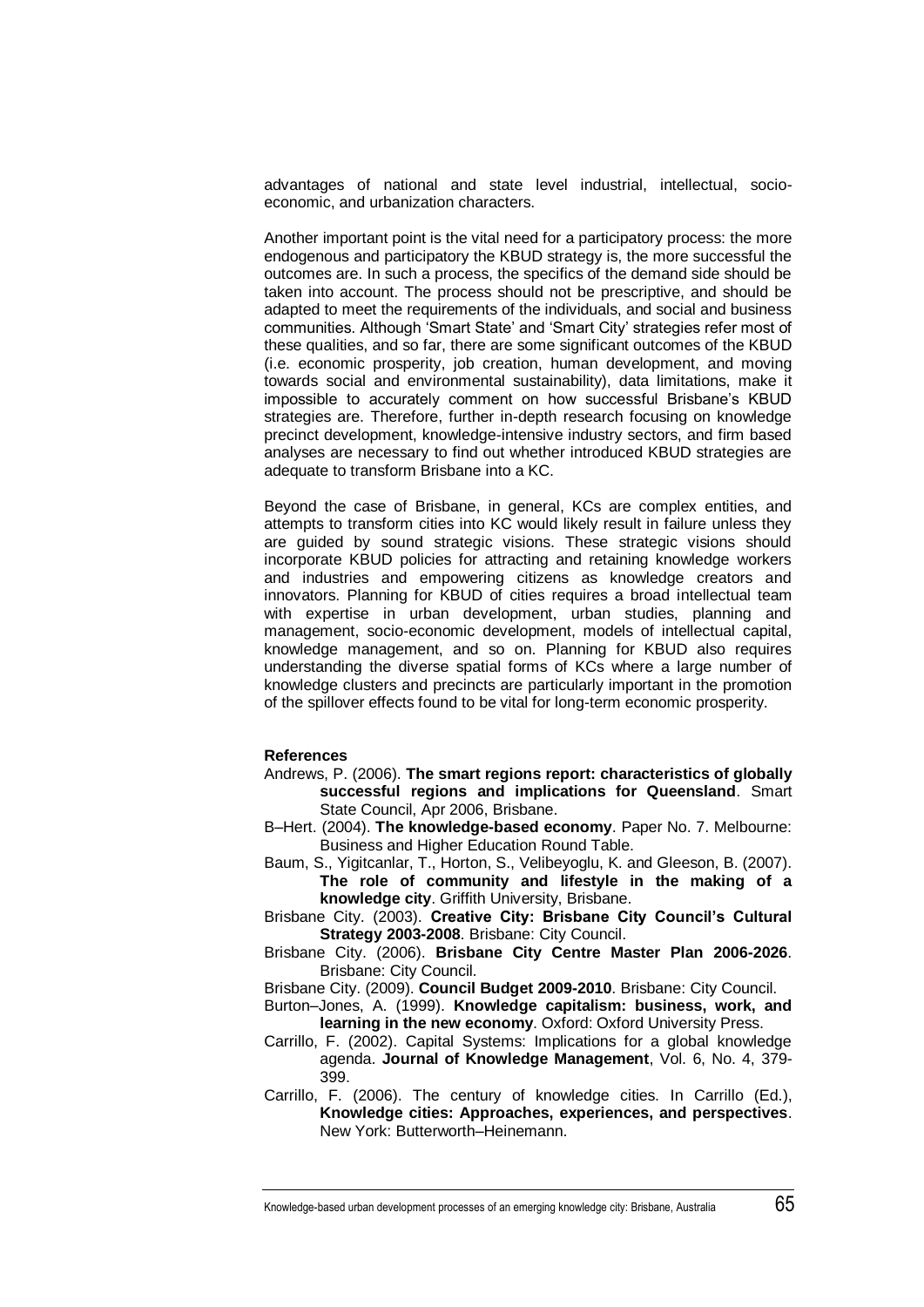Castells, M. (2000). **End of the Millennium: The information age economy, society and culture**. Oxford: Blackwell.

Cheng, P., Choi, C. Chen, S. Eldomiaty, T. and Millar, C. (2004). Knowledge repositories in knowledge cities. **Journal of Knowledge Management**, Vol. 8, No. 5, 96-106.

Department of State Development. (2004). **Creativity is big business**. Department of State Development, Brisbane.

Drucker, P. (1998). From capitalism to knowledge society. In Neef (Ed.), **The knowledge economy**. Boston: Butterworth-Heinemann.

Dvir, R. and Pasher, E. (2004). Innovation engines for knowledge cities. **Journal of Knowledge Management**, Vol. 8, No. 5, 16-27.

Ergazakis, K., Metaxiotis, K. and Psarras, J. (2004). Towards knowledge cities. **Journal of Knowledge Management**, Vol. 8, No. 5, 5-15.

Gleeson, B. and Low, N. (2000). **Australian urban planning: new challenges, new agendas**. New South Wales: Allen and Unwin.

Gonzalez, M., Alvarado, J. and Martinez, S. (2005). A compilation of resources on knowledge cities and knowledge-based development. **Journal of Knowledge Management**, Vol. 8, No. 5, 107-127.

Graham, S. and Marvin, S. (1996). **Telecommunications and the city: electronic spaces, urban places**. London: Routledge.

Knight, R. (1995). Knowledge–based development: policy and planning implications for cities. **Urban Studies**, Vol. 32, No. 2, 225–260.

Knight, R. (2008). Knowledge based development: the challenge for cities, in **Knowledge-based urban development: planning and applications in the information era**, T. Yigitcanlar, K. Velibeyoglu, and S. Baum (Eds.), Hershey: IGI Global.

Landry, C. (2000). **The creative city: a tool kit for urban innovators**. London: Earhscan.

Lever, W. (2002). Correlating the knowledge-base of cities with economic growth. **Urban Studies**, Vol. 39, No. 5-6, 859-870.

Marceau, J., Manley, J. and Sicklen, D. (1997). **The high road or the low road**. Australia's Industrial Structure, Australian Business Foundation, Sydney.

McKeon, R. and Lee, L. (2001). Australia's challenge: building the knowledge-based economy. **CEDA Bulletin**, Mar: 62-70.

Metaxiotis, K., Carrillo, J. and Yigitcanlar, T., (Eds.) (2010). **Knowledgebased development of cities and societies: an integrated multilevel approach**. Hersey: IGI Global.

Odendaal, N. (2003). Information and communication technology and local governance. **Computers, Environment and Urban Systems**, Vol. 27, No. 1, 585-607.

Ovalle, M., Marquez, J. and Salomon, S. (2004). A compilation on knowledge cities and knowledge-based development. **Journal of Knowledge Management**, Vol. 8, No. 5, 107-127.

Rayner, M. (2006). Strategies for communicating the Smart State. Brisbane.

Ruthven, P. (1999), Perspectives for a new century. **Business Review Weekly**, 15 Feb, 20-23.

Queensland Government. (2004). **Smart State Strategy Progress 2004**. Queensland Government, Brisbane.

Queensland Government. (2005). **Smart Queensland, Smart State Strategy 2005-2015**. Queensland Government, Brisbane.

Queensland Government. (2006). **South-East Queensland: Infrastructure plan and program 2006-2026**, Brisbane: Office of Urban Management.